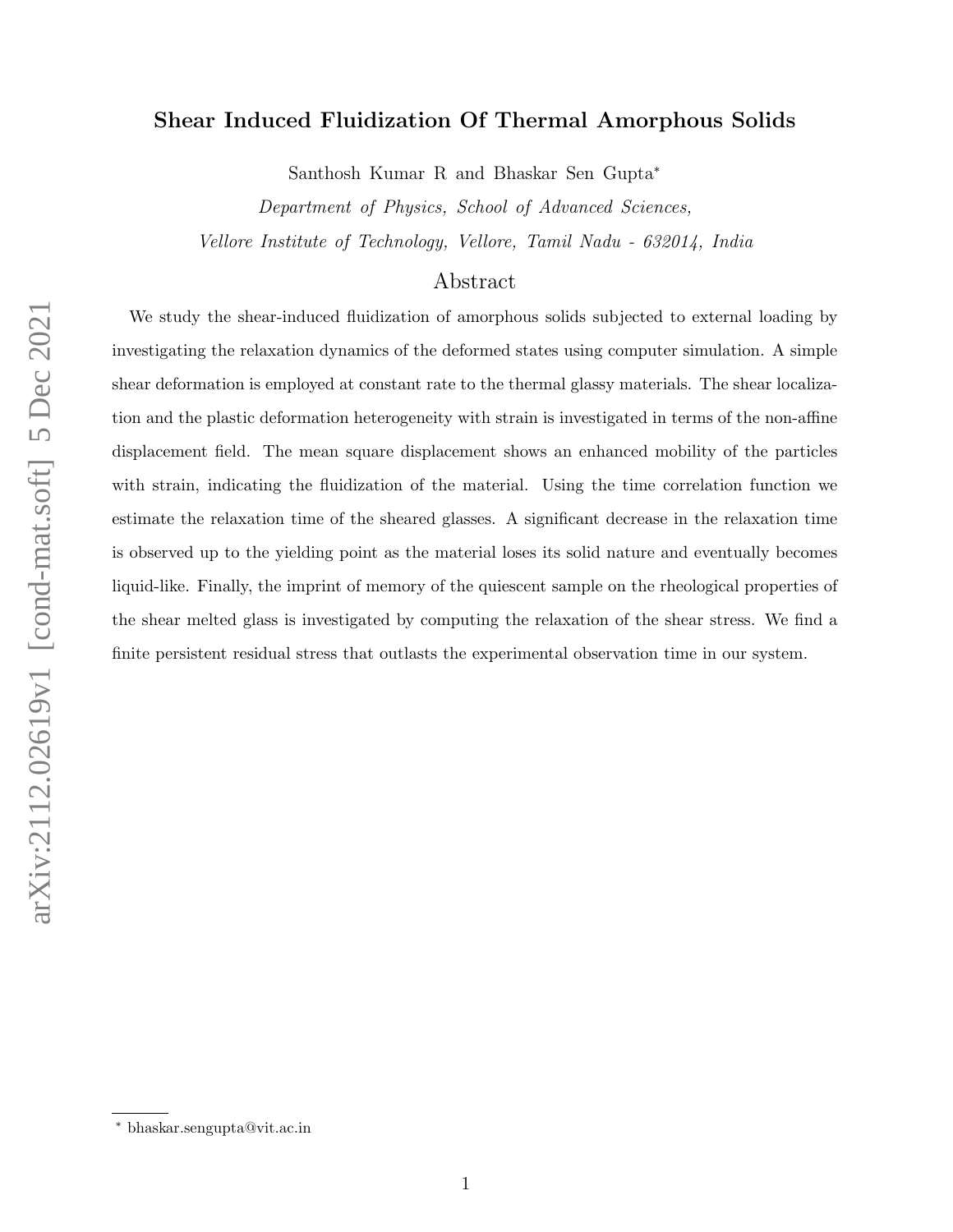### I. INTRODUCTION

When a glass-forming liquid is cooled faster than its molecular relaxation time below the glass transition temperature  $T_g$ , amorphous solid is formed. This is essentially a frozenin liquid state which exhibits a liquid-like organization of the constituent particles. But unlike liquids that flow under any amount of external strain, amorphous materials respond elastically to external small strain. As a result, the stress increases linearly with strain. Of course, this linear regime is punctuated with small localized plastic events [1–3]. On further increase of strain, the system exhibits the so-called yielding transition [4, 5]. After that the material starts to flow plastically either homogeneously or by shear localization depending on the temperature, the shear rate, and the density of the material  $(1, 6-14)$ . In this regime, the material behaves like a liquid and the stress remains constant on an average with strain. This phenomenon is very generic to the so-called soft materials including metallic glass, foam, gel, clay, and soil, observed in numerous experiments [15–18] and computer simulations [19–25].

The current state-of-the-art of these materials is however poorly understood [26–28]. Unlike the equations for fluid mechanics (e.g. Navier-Stokes equation) which describes the fluid flow, a successful theory for the steady-state elastoplastic flow is still lacking. This can be attributed to the large variety of micro-structures explored by these materials. Given the fact that glassy materials are out of equilibrium solids and at very low temperatures (below  $T_g$ ), they are stuck in one of the metastable minima in the potential energy landscape where the constituent particles vibrate around some mean position. The configurations of a particular glassy sample will reside in close proximity over a long period (large compared to the experimental time scale). As a result, the system is non-ergodic and has a limited number of accessible microstates. The application of external loading distorts the energy landscape [1]. It was shown in the athermal quasistatic limit that the yielding process unleashes a vast number of configuration states that were inaccessible before yielding [29–32]. This is often termed as strain-induced ergodization and the material fluidize under the influence of large strain.

However, the above scenario is much more complex at finite temperature because of the interplay of thermal energy and external forces. External strain modifies the potential energy landscape which is accompanied by significant modification of the structure of the glassy material via non-affine displacements of particles as indicated by experimental observations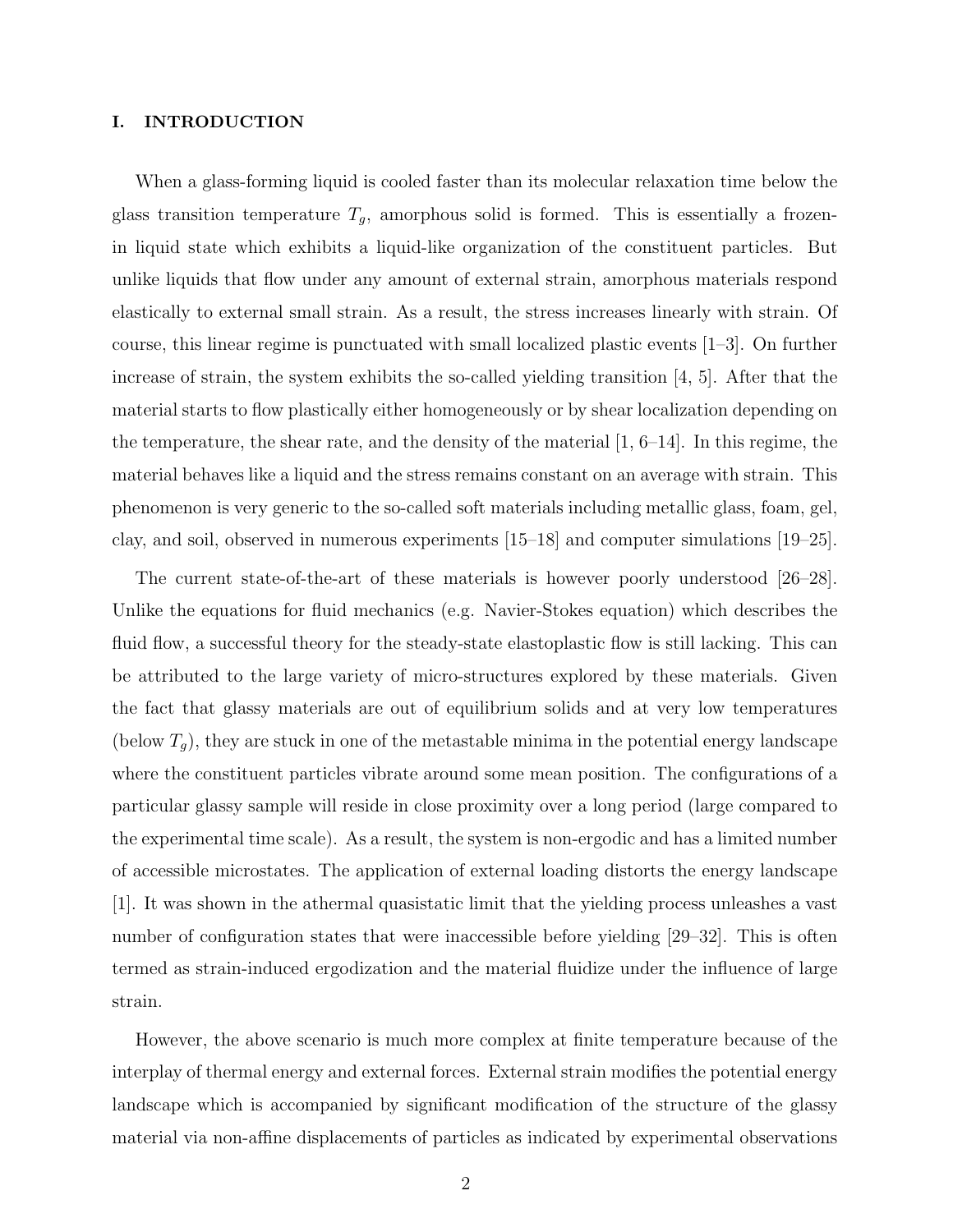[33, 34]. These structural modifications in turn affect the characteristics of the material such as relaxation dynamics and mechanical properties. Therefore, understanding and characterizing the rheological response of amorphous materials is of fundamental interest in the field of science and engineering applications. In this context, the most important process that serves as a sensitive prove of interest is usually the degree of plastic localization and the relaxation dynamics of the sheared glass [35].

In this paper, we seek to understand the shear induced fludization of a generic modeled thermal amorphous solid under simple shear deformation at constant shear rate using computer simulation. For that, the non-affine displacements of particles are analyzed to understand the the microscopic details of the plastic events in the pre- and post-yield deformed states. The particles with large non-affine displacement are found to form clusters which are homogeneously distributed in space in the pre-yield regime. The mobility of these particles increases with strain. After the yielding transition the group of particles localize within a system-spanning shear band with enhanced mobility, underlining the material fluidization. The same is reflected in the probability distribution of the non-affine motion. To gain more insight, the spatio-temporal evolution of the system is explored by computing the mean square displacement (MDS) of the constituent particle. The shear-induced fluidization is demonstrated by studying the relaxation dynamics of our system at various deformed states in terms of the intermediate scattering function. Finally, the role of the preparation history of these materials on their mechanical properties is investigated by examining the stress-relaxation and the residual stress by allowing the deformed states to evolve in time.

Given this background, the paper is structured as follows. In section 2, we outline the model and the numerical method to prepare the thermal glass, the deformation protocol at a constant shear rate, and the relaxation procedure of the sample at a fixed deformation. In section 3 we discuss the numerical results obtained from our simulation by computing various macroscopic quantities discussed above. Finally, in section 4 we offer a summary and a discussion of the results presented in this paper.

## II. NUMERICAL SIMULATION DETAILS

To prepare the thermal glass we use the well studied Kob-Anderson binary mixture model [36]. Our model consists of N classical point particles confined in a three-dimensional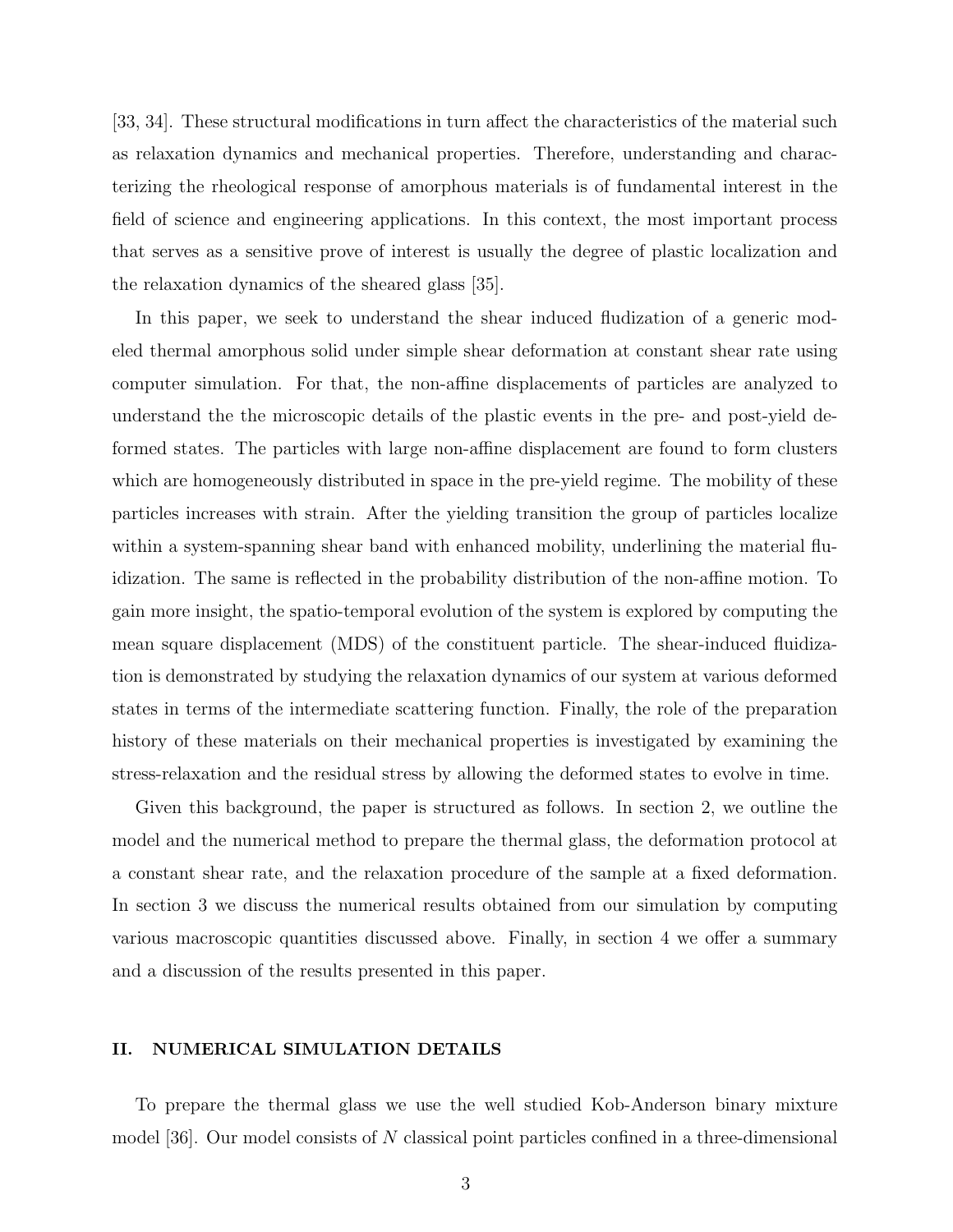simulation box in the  $NVT$  ensemble. We choose a binary Lennard-Jones (LJ) mixture of particles which are labeled as A and B, and their number ratio is 80 : 20. For simplicity, the mass of both types of particles  $m$  is taken to be the same and equal to unity. The interaction potential for a pair of particles has the following form,

$$
U_{\alpha\beta}(r) = 4\epsilon_{\alpha\beta} \left[ \left(\frac{\sigma_{\alpha\beta}}{r}\right)^{12} - \left(\frac{\sigma_{\alpha\beta}}{r}\right)^6 + A_0
$$
  
+  $A_1 \left(\frac{r}{\sigma_{\alpha\beta}}\right) + A_2 \left(\frac{r}{\sigma_{\alpha\beta}}\right)^2 \right], r \le r_{cut}$   
= 0  $r > r_{cut},$  (1)

where  $\alpha, \beta \in A, B$ . The units of various quantities in our simulation are as follows: lengths are expressed in the unit of  $\sigma_{AB}$ , energies in the unit of  $\epsilon_{AB}$ , time in the unit of  $(m\sigma_{AB}^2/\epsilon_{AB})^{1/2}$ and temperature in the unit of  $\epsilon_{AB}/k_B$ . Here,  $k_B$  is the Boltzmann constant which is unity. The parameters  $\sigma_{\alpha\beta}$  and  $\epsilon_{\alpha\beta}$  are chosen as follows:  $\sigma_{AA} = 1.0, \sigma_{BB} = 0.88, \sigma_{AB} = 0.8$  and  $\epsilon_{AA} = 1.0, \epsilon_{BB} = 0.5, \epsilon_{AB} = 1.5$ . With these set of parameters, a binary LJ mixture avoids crystallization below  $T_g$  and forms stable glass.  $T_g$  for this model is approximately 0.44 in the reduced unit [36]. To improve the computational efficiency, the potential is truncated at  $r_{cut} = 2.5\sigma_{AA}$ . The parameters  $A_0 = 0.040490$ ,  $A_1 = -0.009702$  and  $A_2 = 0.000620$  are such that the potential and its derivatives (up to second order) go to zero smoothly at  $r = r_{cut}$ .

To prepare the glass samples, we use MD simulation. All simulations are carried out at density  $\rho = 1.2$  and a total number of particles  $N = 20000$ . Position and velocity of particles are updated using the velocity-Verlet integration technique [37] with time step  $\Delta t = 0.005$ . The temperature of the system is kept fixed to the desired value by employing the Berendsen thermostat [38]. Also, we apply periodic boundary conditions in all directions.

We begin our simulation by equilibrating the binary mixture in the liquid state at temperature  $T = 1.0$ . To prepare the glassy sample, the system is then cooled to the final temperature  $T = 0.3$  below the glass transition temperature  $T_g = 0.43$  with a cooling rate 10<sup>−</sup><sup>5</sup> . For statistical averaging, the whole process is repeated 100 times with different initial realizations. Finally, the glassy sample is sheared along the xz plane at a constant shear rate  $\dot{\gamma} = 10^{-4}$  up to 100% strain. During the shear process, the temperature is controlled by dissipative particle dynamics thermostat [39]. The deformed configurations are saved at chosen strain values  $\dot{\gamma}t$ . The relaxation dynamics of these deformed states are studied by allowing the system to evolve with time (keeping  $\dot{\gamma}t$ ) using MD simulation. The time t is reset to zero at the beginning of the relaxation process.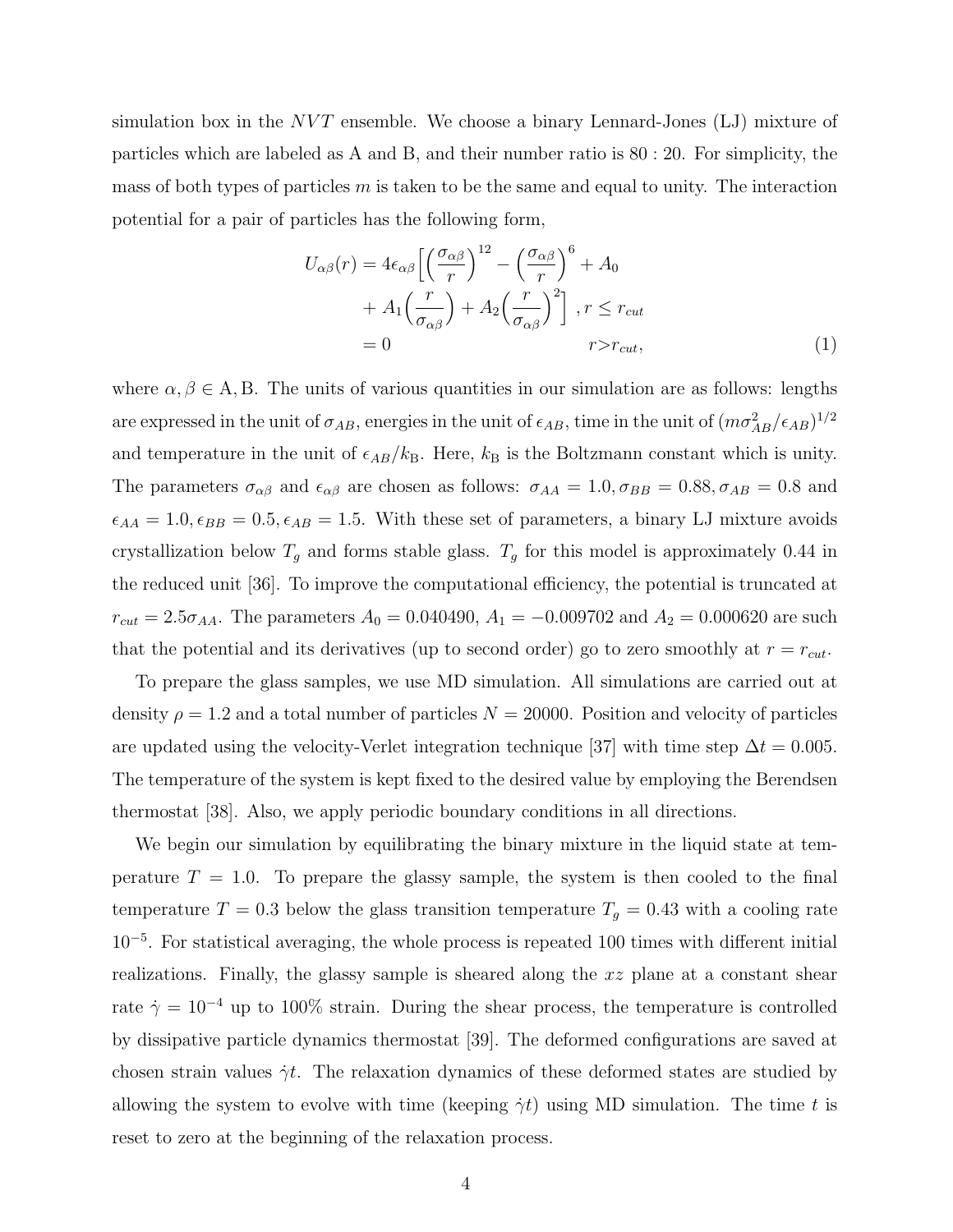## III. RESULTS

In this section, we present the results obtained from our simulation. In Fig. 1 we show the typical stress vs strain curve when the external loading is imposed on the freshly quenched glass at a constant deformation rate. As it is clearly observed, for the small shear



FIG. 1. Typical stress  $(\sigma)$  vs strain  $(\dot{\gamma}t)$  curve of the glassy material of  $N = 20000$  particles at  $T = 0.3$  under simple shear deformation with constant shear rate  $\dot{\gamma} = 10^{-4}$  averaged over 100 samples.

deformation the stress increases linearly with strain and the system behaves as an elastic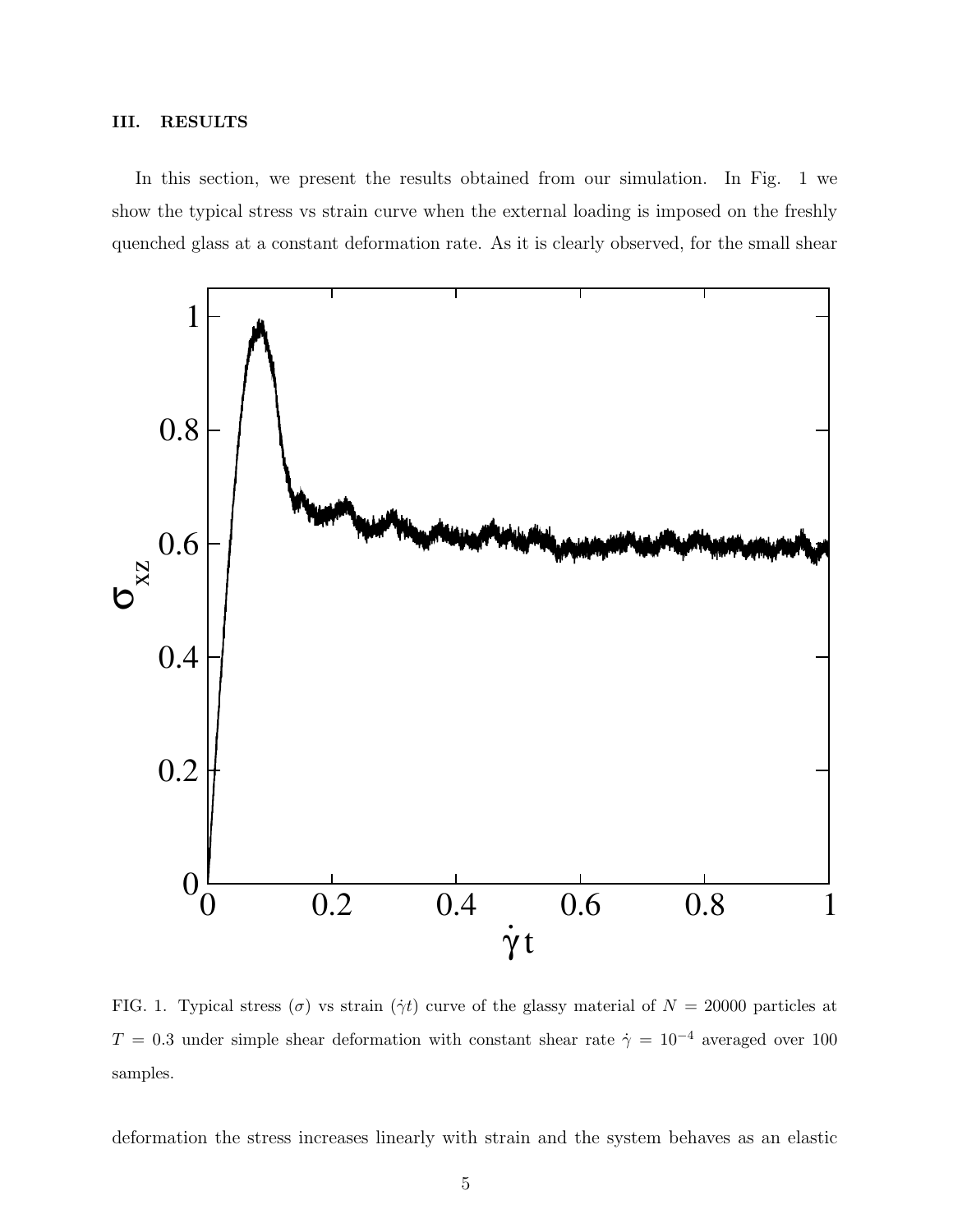solid. Subsequently, the material yields with a stress overshoot. This is the hallmark of the loading behavior of almost all the soft materials. Of course, the yield stress depends on the history of the preparation of the samples. Upon further increase of strain, the steady-state plastic flow sets in, and the material behaves like a flowing fluid.

#### A. Plastic Deformation Heterogeneity

As mentioned above, at finite temperature the shear-driven system undergoes structural changes due to non-affine rearrangements of cluster of particles with increasing strain. These irreversible structural rearrangements are assisted by the imposed shear deformation and thermal noise. In this section, we attempt to understand this heterogeneous flow of the system by analyzing the spatial organization of these clusters. This is best realized by the microscopic analysis involving spatial configurations of atoms with large relative nonaffine displacement. Therefore, we compute the non-affine displacement of the local shear transformations in deformed solids defined as [40]

$$
D^{2}(t, \Delta t) = \frac{1}{N_{i}} \sum_{j=1}^{N_{i}} \{ \mathbf{r}_{j}(t + \Delta t) - \mathbf{r}_{i}(t + \Delta t) - \mathbf{J}_{i}[\mathbf{r}_{j}(t) - \mathbf{r}_{i}(t)] \}^{2}
$$
\n(2)

Here  $\mathbf{r}_i(t)$  is the position vector of the *i*<sup>th</sup> particle at time t,  $\mathbf{J}_i$  is the transformation matrix that maps the *i*th particle and its neighbor (within the cutoff  $r_{cut}$ ) at time t and  $t + \Delta t$ respectively via an affine deformation. This quantity is extensively used for the spatiotemporal analysis of non-affine displacements in shear-driven amorphous solids [41–44].

In Fig. 2 we show the snapshots of the deformed glassy samples for the shear strain  $\dot{\gamma}t =$ 0.05, 0.1, 0.2, and 0.3. We compute the  $D^2(t, \Delta t)$  from Eq. 2 for each of these cases with respect to the undeformed atomic configuration. In Fig. 2 the particles are color-coded according to their non-affine displacement field  $D^2(t, \Delta t)$ . From the figure, it is conspicuous that in the pre-yield regime ( $\gamma = 0.05$ ) the shear deformation is pretty homogeneous. As the system undergoes yielding transition, the mobile particles localize in a band-type structure running across the system and form shear band. The typical width of the shear band is of several particle diameters. Careful observation reveals that this width increases with increase in strain. This can be better understood by the probability distribution of the displacement field which involves spatially averaged profiles of  $D^2(z)$  computed over a small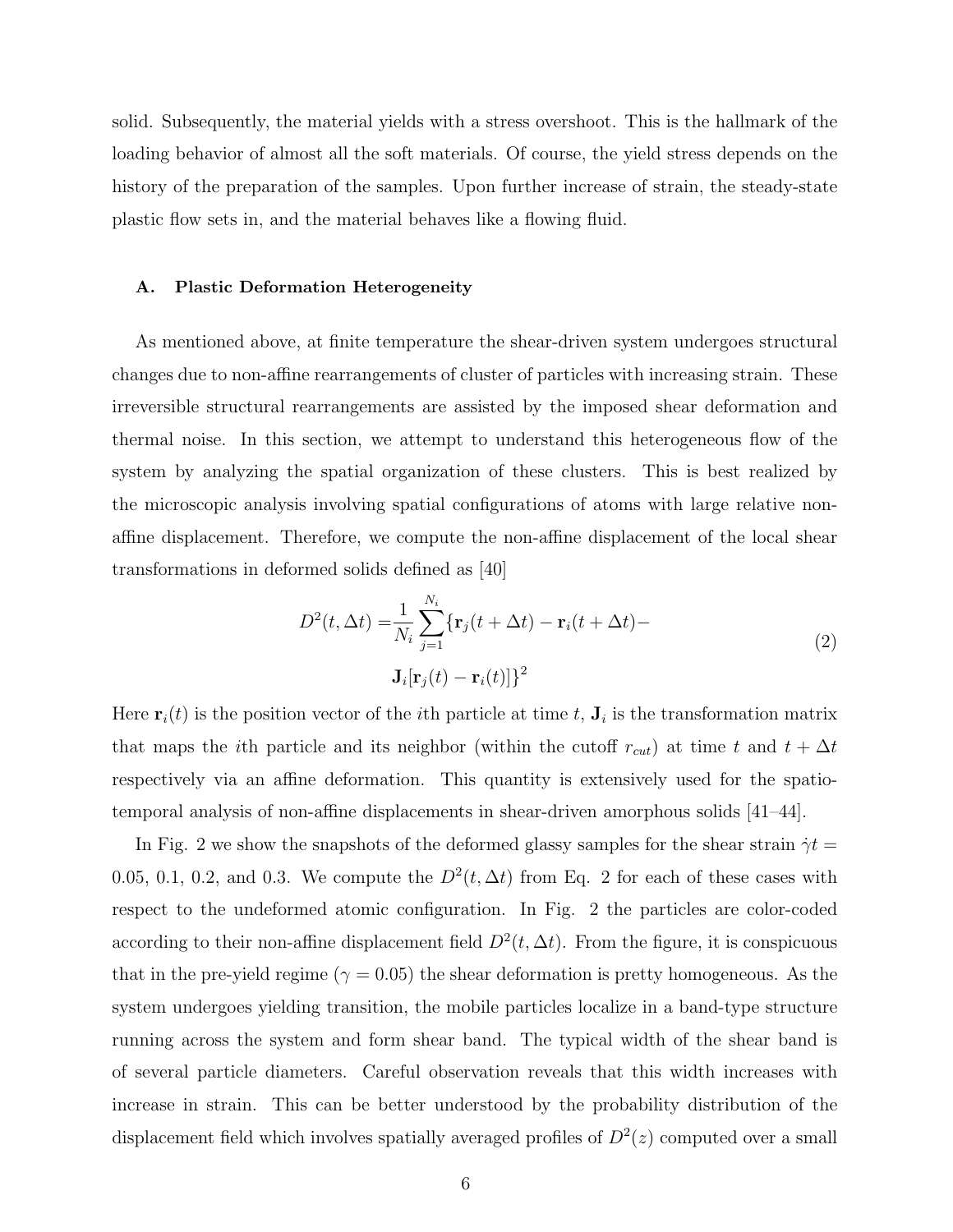

FIG. 2. Typical snapshots of the deformed glassy samples at the strain values (a) 0.05, (b) 0.10,  $(c)$  0.15, (d) 0.20, (e) 0.30 and (f) 0.40. The particles are color-coded according to their non-affine displacements  $D^2(t, \Delta t)$  (see text). The color coding scale is given on the right of figure (f).

bin of thickness  $\Delta z$ . This is shown in Fig. 3 for a chosen set of strain values. For small deformation, the distribution curves are almost flat, indicating the cluster of mobile particles are homogeneously distributed across the sample. The average value of  $D^2(z)$  increases gradually with strain. The yielding transition is marked by the appearance of a distinct peak in the distribution, indicating the formation of shear band. The width of the peak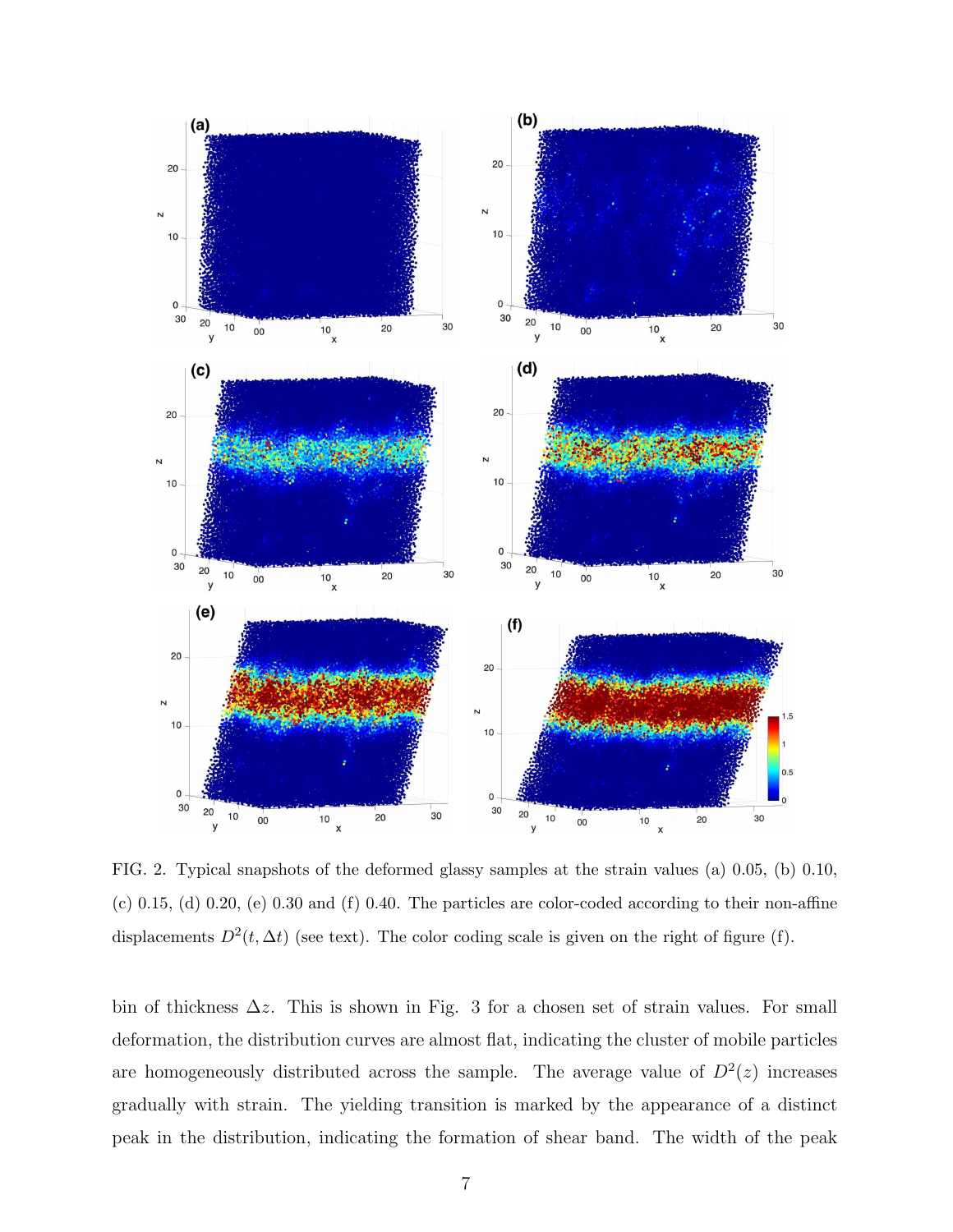increases gradually with strain implying the expansion of the shear band. These results clearly indicate the enhanced mobility of the particles within the band and the material fluidization.



FIG. 3. The spatial distribution of the non-affine displacement  $D^2(z)$  vs z at different strain values. The  $D^2(z)$  shown here corresponds to the same sample shown in Fig. 2.

## B. The Mean Square Displacement

Now we focus on the response of the material at various external loading conditions. For that, the deformed configurations saved at specific strain values are allowed to relax in time using the MD simulation. To obtain the information about the mobility of particles in the deformed states we compute the mean-square displacement (MSD) in the direction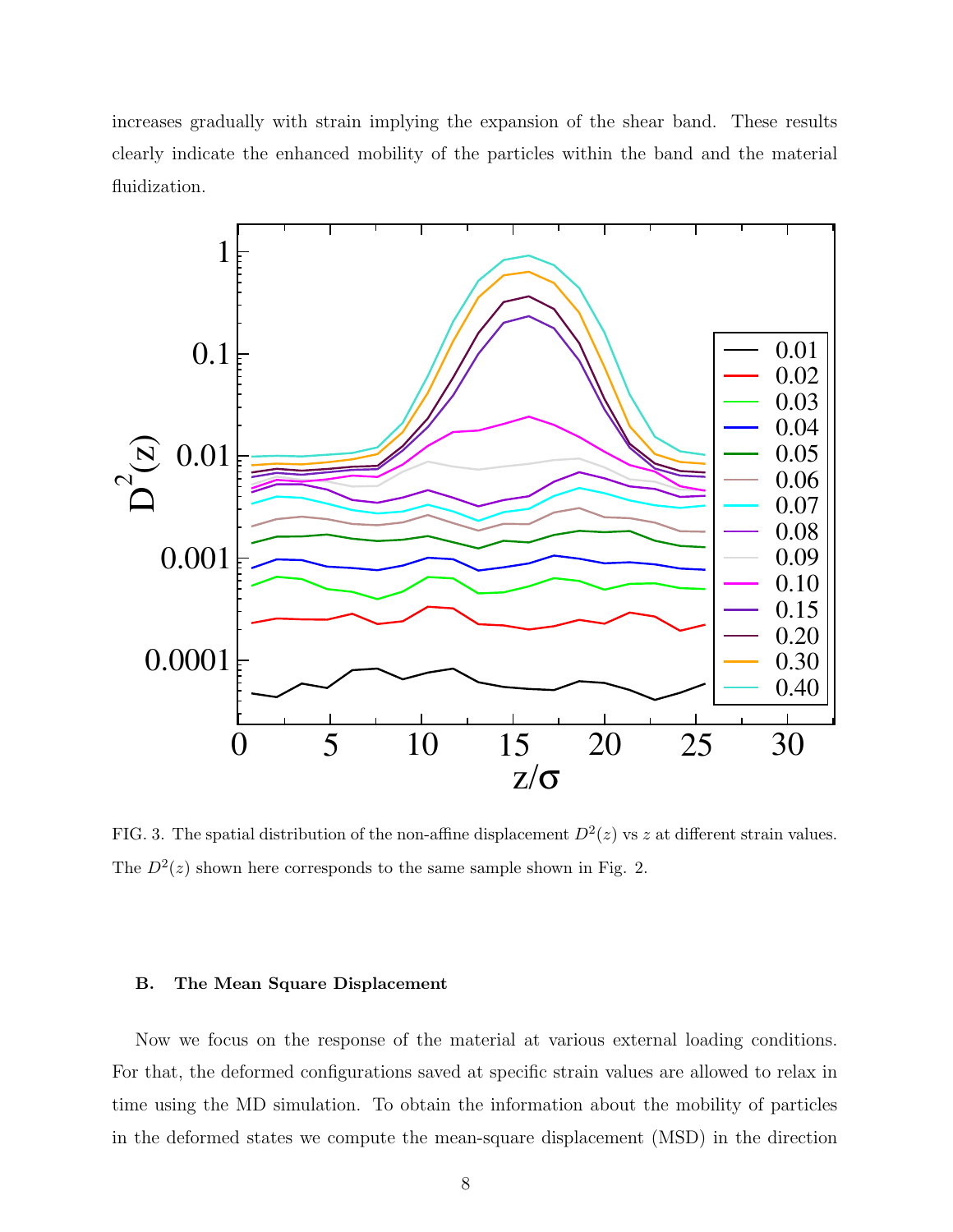transverse to the applied shear defined as

$$
\langle \Delta r_z^2(t) \rangle = \frac{1}{N_A} \sum_{j=1}^{N_A} \langle |r_{z,j}(t) - r_{z,j}(0)|^2 \rangle \tag{3}
$$

where  $N_A$  is the number of A-type particles and  $r_{z,j}(t)$  is the z-component of the position vector of the particle  $j$  at time  $t$ . This is shown in Fig. 2 for various deformed states. The



FIG. 4. The evolution of the averaged mean square displacement  $\langle \Delta r_z^2(t) \rangle$  with time for the deformed systems corresponding to the strain values  $\dot{\gamma}t = 0.0, 0.04, 0.06, 0.08, 0.2$  and 0.5 (see text).

MSD gives the typical average distance that a particle moves within a time  $t$ . For short times we see the ballistic behavior with  $\langle r(t^2) \rangle \sim t^2$  [45]. In the undeformed state  $(\dot{\gamma}t = 0\%)$ , unlike liquid, the MSD does not enter into the diffusive regime but instead shows a plateau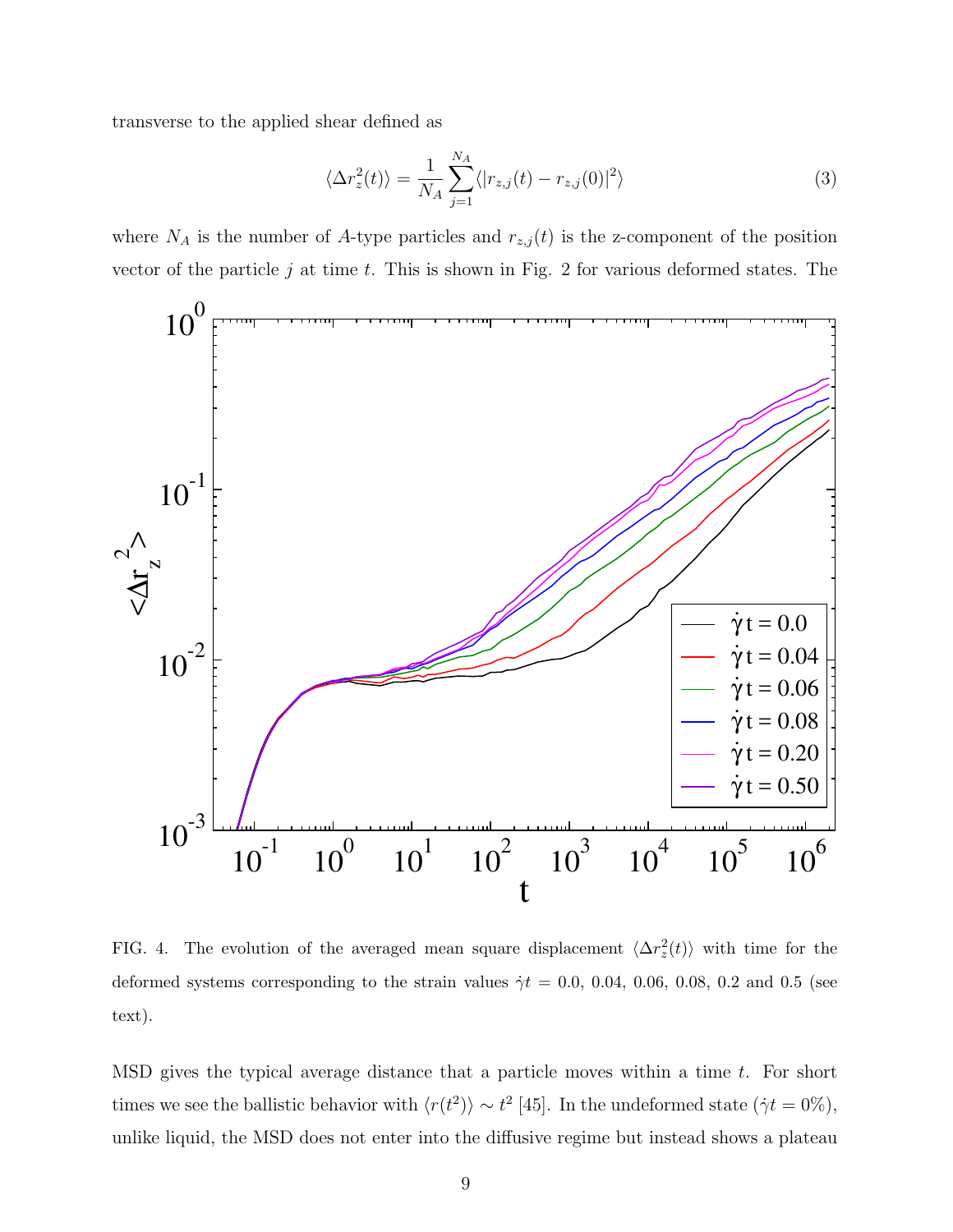at intermediate time. This is attributed to the so-called "cage effect" where the particle temporarily gets trapped by its neighbor. After a sufficiently long time, the cage is broken by thermal energy and the MSD crosses over to a time-dependent diffusive regime.

However, the situation changes for the finite deformation cases. With increasing strain, the plateau region becomes narrower and the cage effect becomes weaker. This is an indication of the material losing its solid-like behavior. We have checked that the existence of plateau is observed up to the yielding transition point. In the post-yield relaxation, the plateau is short-lived and the MSD almost directly crosses over from ballistic to the diffusive regime. The enhanced mobility in this regime is attributed to the large plastic drops via the system spanning shear band formation inside the material and the non-affine displacement of a large number of particles. Our results on MSD are in agreement with the observations in recent experimental and numerical studies [35]. At very high deformation the MSD curves almost overlap with each other. These results indicate the fluidization of the material under the effect of shear.

### C. Time Correlation Function

To gain more insight into the relaxation dynamics we focus on the typical time correlation function. Therefore, we compute the self part of the intermediate scattering function defined as

$$
F_s(q,t) = \frac{1}{N_A} \left\langle \sum_{i=1}^{N_A} e^{i.q[\vec{r}_j(t) - \vec{r}_j(0)]} \right\rangle
$$
 (4)

where  $q = 7.25$  is the wave vector at the structure factor peak of A type of particles [46]. The  $F_s(q, t)$  is shown in Fig. 5 for the same set of strain values as in Fig. 4. For the undeformed glassy sample, we observe the typical two-step relaxation. Here also we find the ballistic regime for the short-time dynamics. This is followed by a plateau in the correlation function. The time window over which the plateau is observed is called the  $\beta$ -relaxation [47]. This physical meaning of the  $\beta$ -relaxation is given by the so-called cage effect, explained in the previous section. Finally, at long time (logarithmic time scale) the correlation decays to zero via the  $\alpha$ -relaxation. In the deformed system, we observe that  $F_s(q, t)$  decays faster with increase in strain. After the yielding transition, the  $\beta$ -relaxation part becomes short-lived. At sufficiently large deformation, the correlation function becomes almost insensitive to the strain value. This observation is consistent with the MSD behavior shown in Fig. 4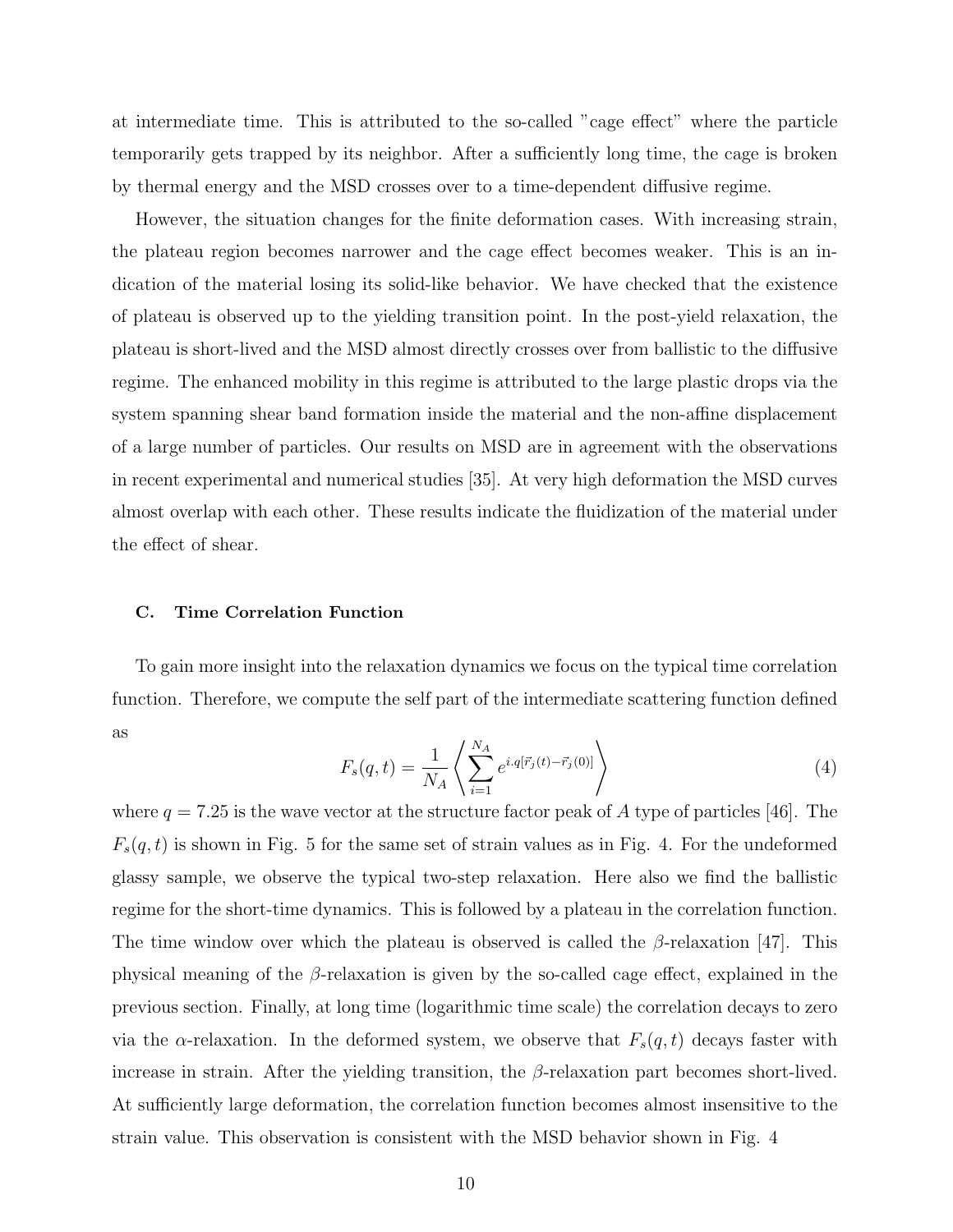

FIG. 5. The time evolution of the correlation function  $F_s(q, t)$  for the deformed systems corresponding to the strain values  $\dot{\gamma}t = 0.0, 0.04, 0.06, 0.08, 0.2, 0.5$  and 1.0.

To quantify the decay dynamics of  $F_s(q, t)$  with strain, we now compute the relaxation time  $\tau_r$  associated with the correlation function. The  $\tau_r$  is defined as the time it takes to reach the value  $F_s(q, t) = 0.42$  which is the lowest value of  $F_s(q, t)$  for  $\dot{\gamma}t = 0$ . The variation of  $\tau_r$  with  $\dot{\gamma}$  is displayed in Fig. 6. For the quiescent sample, the relaxation is the slowest with maximum  $\tau_r$ . On increase of strain  $\tau_r$  decreases rapidly up to the yielding point. After that,  $\tau_r$  becomes almost constant in the steady-state plastic flow regime. The rapid decrease of the relaxation time in the linear regime of the loading curve and eventually become saturated at a lower value under the influence of large deformation is a clear indication of strain-induced fluidization of the material.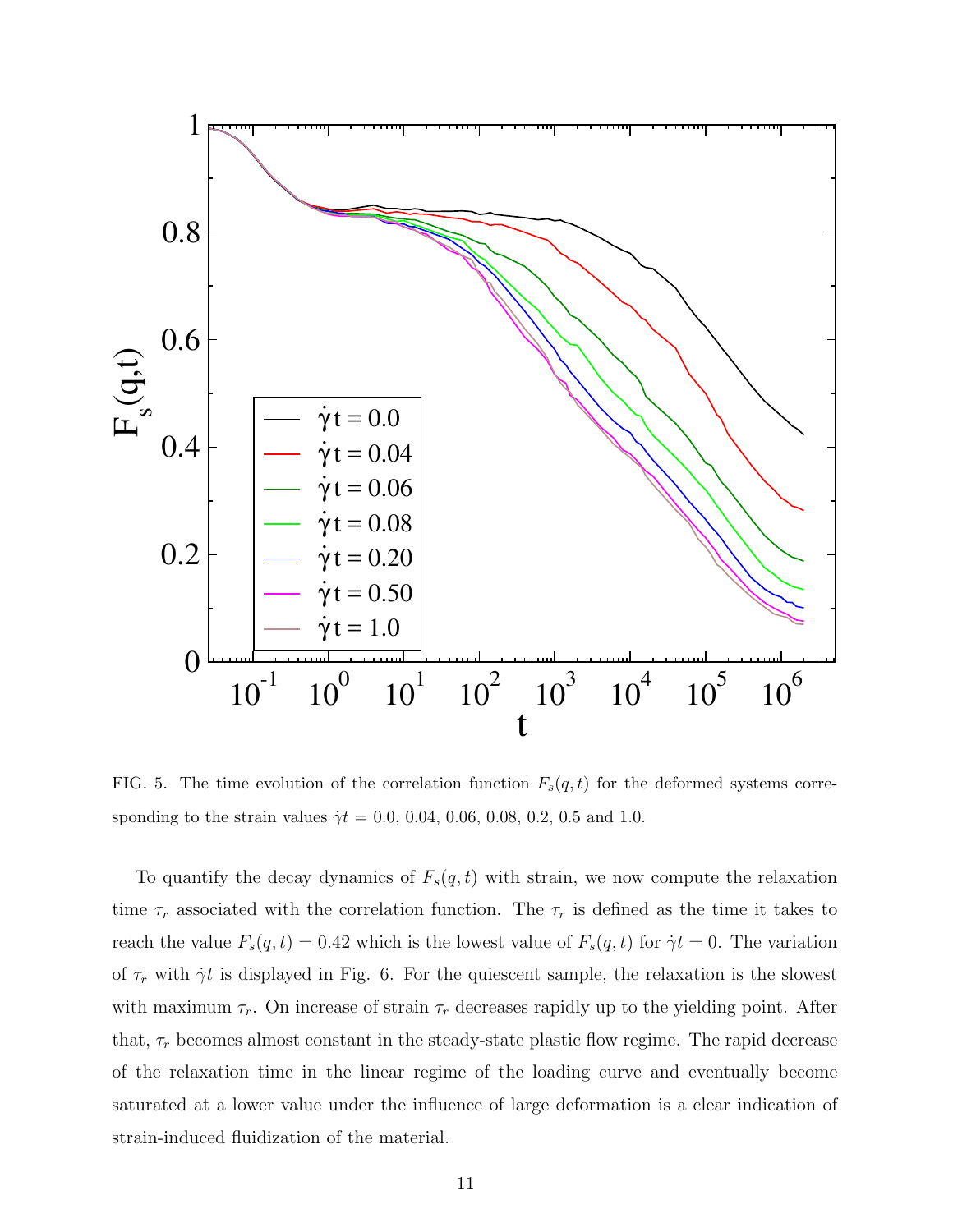

FIG. 6. The relaxation time  $\tau_r$  obtained from  $F_s(q, t)$  as a function of  $\dot{\gamma}t$ .

It is worth noting that the characteristics of the correlation function displayed here at high strain do not exactly resemble the behavior of a liquid. For a liquid above melting temperature, the  $F_s(q, t)$  shows an exponential decay after the ballistic regime and the  $\beta$ relaxation part is completely absent [45]. In case of maximum deformation ( $\dot{\gamma}t = 100\%$ ) used in our simulation, the  $F_s(q, t)$  shows a signature of two-step relaxation where the  $\beta$ relaxation is short-lived but present. Also, the  $\tau_r$  is much higher than the normal liquid. Therefore, the shear molten state in the steady flow regime resembles the nature of viscous supercooled liquids. But unlike the thermally quenched supercooled liquids, these states can not be characterized by its thermodynamic control variables because of the memory effect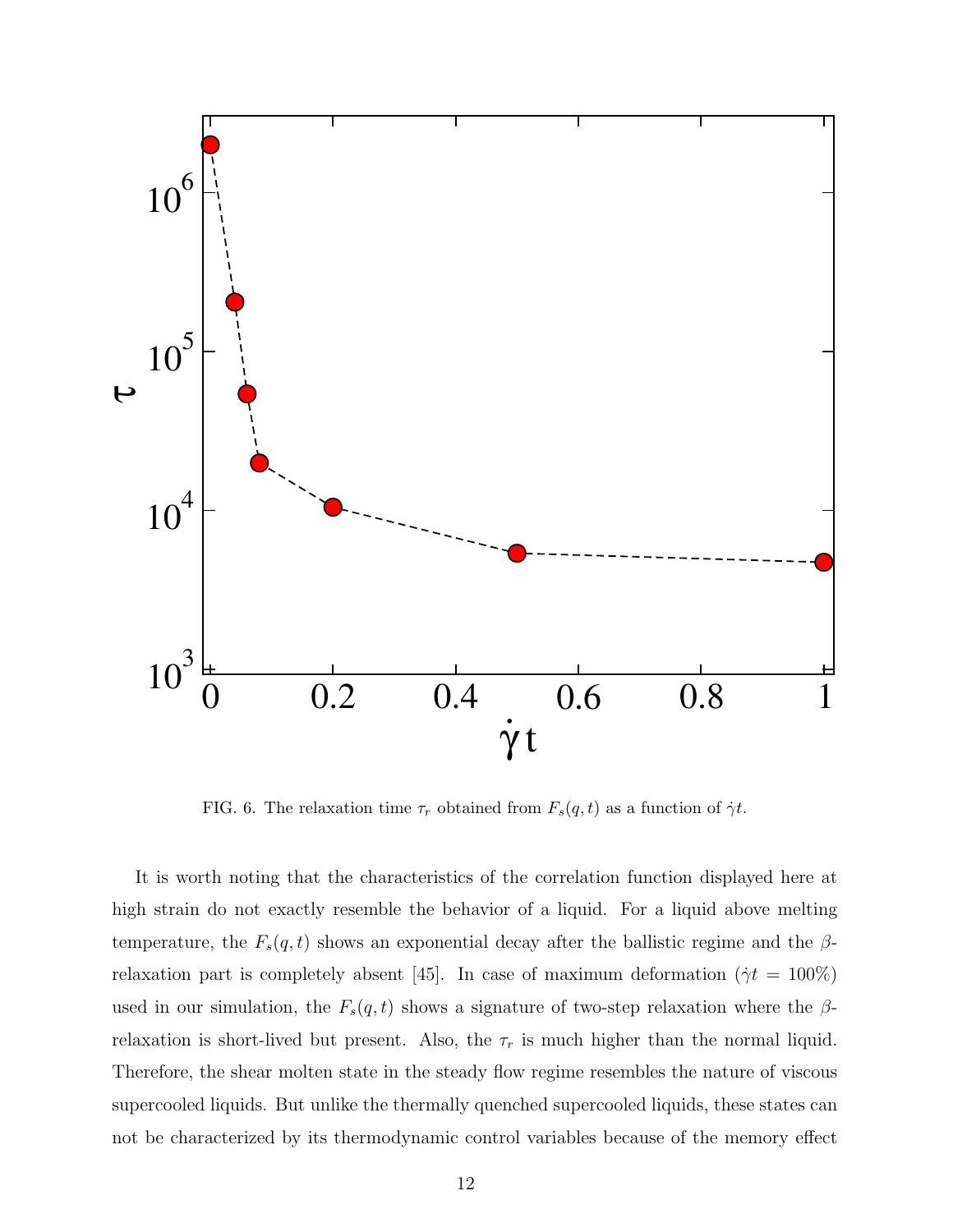of the quiescent sample that fades away with strain but is never demolished by any amount of deformation [35, 48] as demonstrated in the next section.

### D. The Residual Stress

When the strain is imposed, the stress is build up in the glassy material as reflected in the loading curve. In this section, we investigate how this shear stress relaxes when the deformation is switched off at a chosen strain value and the system is allowed to evolve in time. The main purpose of this particular probe is to gain insight into the memory effect enshrined in the micro-structures of the deformed system due to the non-equilibrium thermal quench as a part of the sample preparation protocol. The stress relaxation is displayed in Fig. 7 for a set of chosen strain values. At the beginning of the relaxation process  $(t = 0)$ for a given strain, the stress is the same as reflected in the loading curve in Fig. 1. For short time, the stress remains almost constant for all the strain values and then starts to decrease. We also observe in Fig. 5 that the long time tail part of these curves shows a power-law decay (linear behavior in the log-log scale). Therefore, unlike a liquid where the stress becomes zero on the structural-relaxation time scale, the build-up stress in the deformed glass never relaxes to zero. In other words, the sheared configuration can never relax to equilibrium completely. As a result, we always find a persistent residual stress within the experimental time window. These results obtained from our simulation are very generic and observed in many soft materials like colloids, molecular glass, etc via experiments [3, 49–52] and simulations [35, 48]. The mode-coupling theory of glass transition also predicts the shear residual stress in glass dependent on shear history [53, 54]. The upshot of this section is that the memory inherited by the sample from the preparation protocol persists forever and affects the mechanical properties and relaxation dynamics in the sheared configuration. Therefore, the glassy sample in the plastic flow regime can not be completely characterized by the associated thermodynamics variables only.

## IV. SUMMARY AND CONCLUSIONS

In this paper, we studied systematically the fluidization of amorphous material under the influence of external shear in terms of the relaxation dynamics under different loading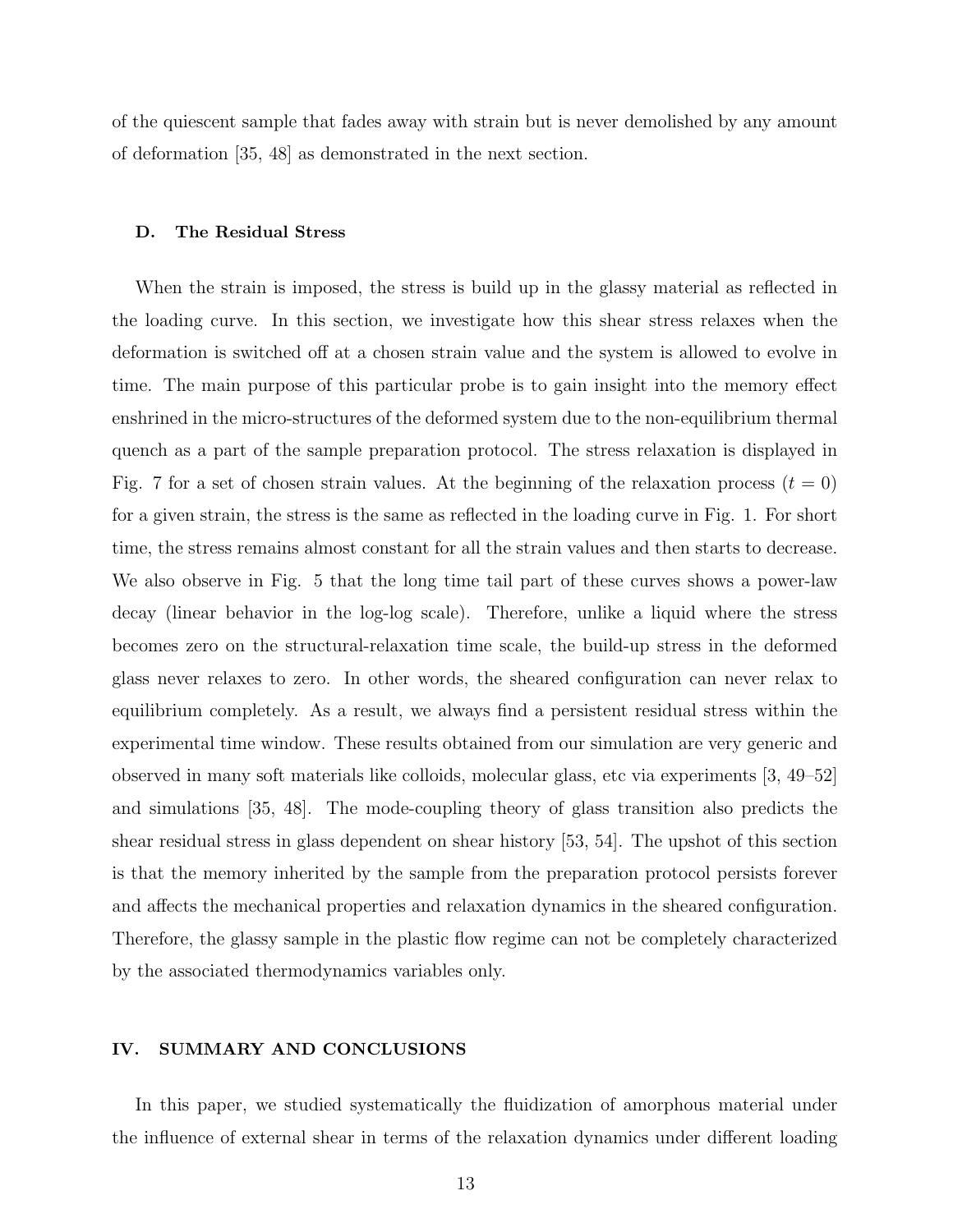

FIG. 7. The relaxation dynamics of the stress  $\sigma_{xz}$  with time t for the deformed samples with  $\dot{\gamma}t$  = 0.08, 0.1, 0.2 and 0.5.

conditions using computer simulation. Analyzing the non-affine displacement field it was shown that the local shear transformation zones are homogeneously distributed in space until the yielding transition and subsequently localizes in the form of system spanning shear band with enhanced mobility. The time evolution of the microstructure in both the elastic and plastic branches of the loading curve was studied. Using MSD we showed that the diffusivity of the constituent particles enhances with strain and the yielding transition plays a pivotal role in this. At high strain value, the system becomes fluid-like and the dynamics become diffusive at short time after the ballistic regime. The time scale of relaxation was estimated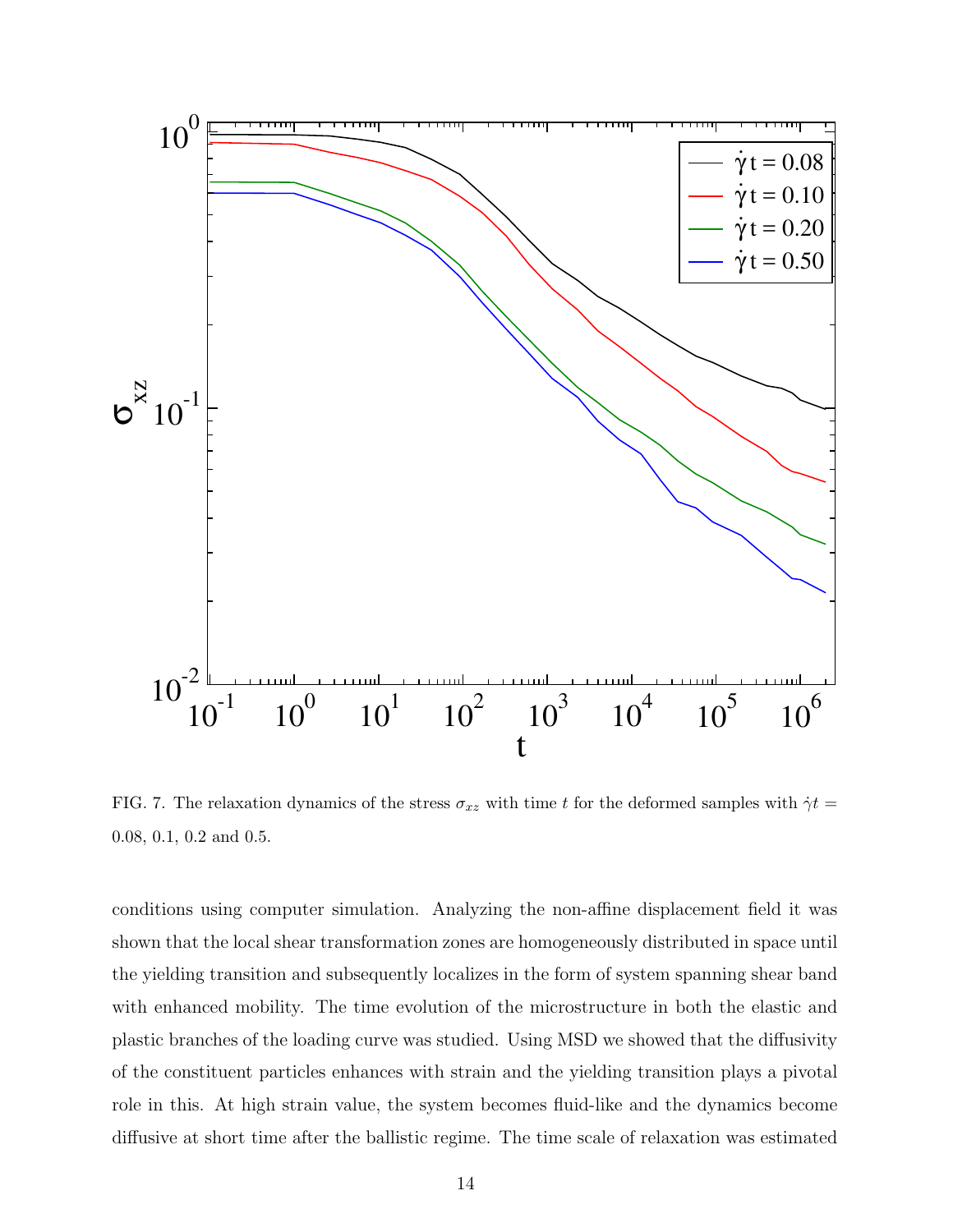using the standard time correlation function. A dramatic decrease in the relaxation time is observed with strain up to the yielding point, after which it gradually saturates in the plastic region. These results clearly demonstrated that the solid (elastic) nature of the material was gradually lost under loading and became fluid-like after yielding. The role of the memory effect of the quiescent configuration in the fluidization process was also investigated via the shear stress relaxation with time. We observed that the stress did not decay to zero within the experimental time scale. Therefore, the rheological properties of the shear melted glass depend on the preparation history of the pre-sheared amorphous solids. It will be worth extending our work to other soft materials with more complicated nonlinear strain memories.

### ACKNOWLEDGEMENT

Bhaskar Sen Gupta acknowledges Science and Engineering Research Board (SERB), Department of Science and Technology (DST), Government of India (no. SRG/2019/001923) for financial support.

- [1] C. E. Maloney, A. Lemaitre, Phys. Rev. E 74 (2006) 016118.
- [2] A. Tanguy, F. Leonforte, J.-L. Barrat, Eur. Phys. J. E 20 (2006) 355.
- [3] N. Koumakis, M. Laurati, S. U. Egelhaaf, J. F. Brady, G. Petekidis, Phys. Rev. Lett. 108 (2012) 098303.
- [4] S. Alexander, Phys. Rep. 296 (1998) 65.
- [5] D. Bonn, M. M. Denn, Science 324 (2009) 1401.
- [6] F. Varnik, L. Bocquet, J.-L. Barrat, J. Chem. Phys. 120 (2004) 2788.
- [7] C. E. Maloney and A. Lemaitre, Phys. Rev. Lett. 93 (2004) 016001.
- [8] M. J. Demkowicz, A. S. Argon, Phys. Rev. B 72 (2005) 245205.
- [9] A. Tanguy, F. Leonforte, J. L. Barrat, Eur. Phys. J. E 20 (2006) 355.
- [10] E. Lerner, I. Procaccia, Phys, Rev. E, 80 (2009) 026128.
- [11] D. Rodney, A. Tanguy, D. Vandembroucq, Modelling Simul. Mater. Sci. Eng. 19 (2011) 08300.
- [12] G. Subhash, Q. Liu, X-L Gao, Int. J. Impact Engineering 32 (2006) 1113.
- [13] A. Kara, A. Tasdemirci, M. Guden, Materials & Design 49 (2013) 566.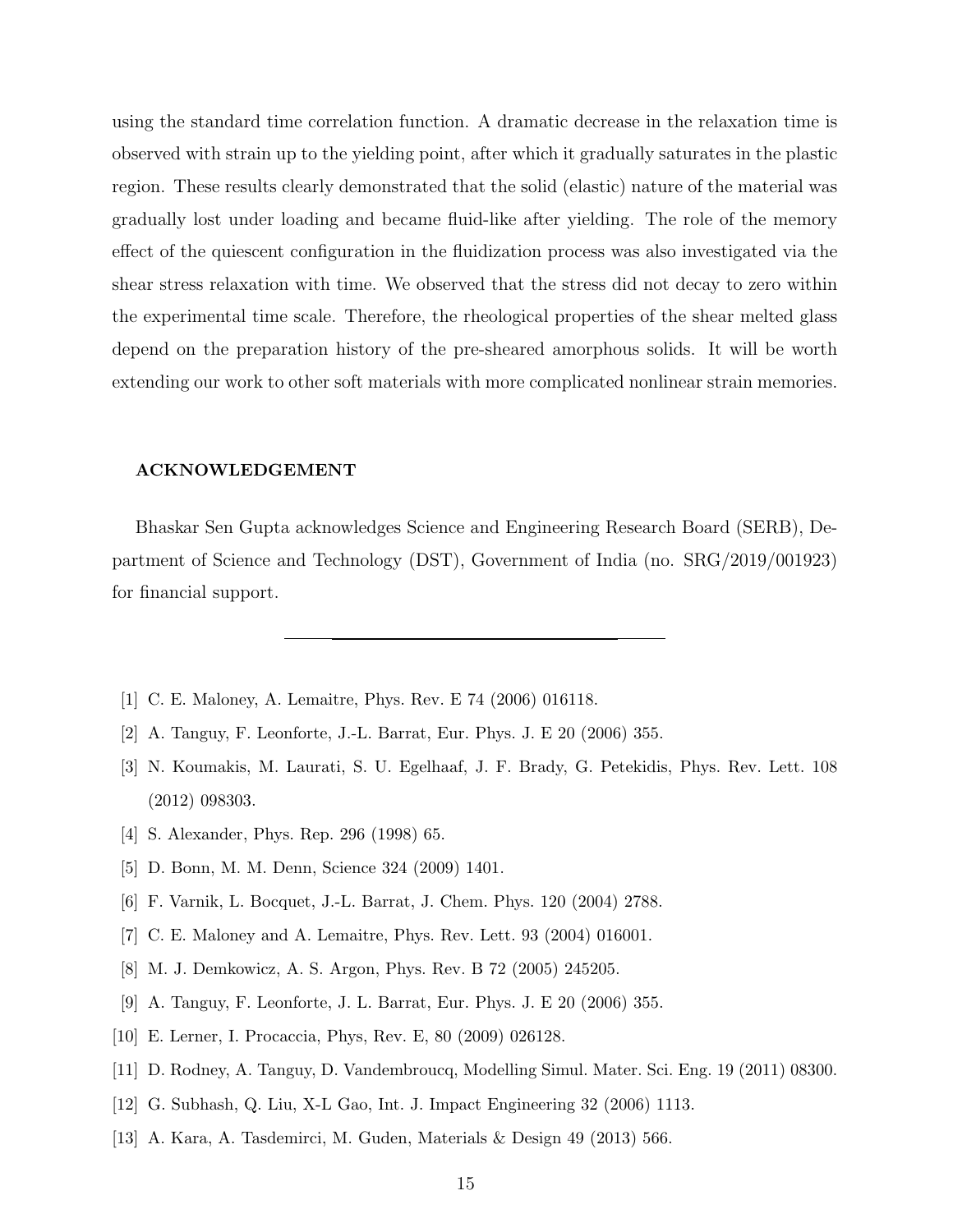- [14] A. L. Noradila, Z. Sajuri, J. Syarif, Y. Miyashita, Y. Mutoh, Materials Science and Engineering 46 (2013) 012031.
- [15] T. Divoux, D. Tamarii, C. Barentin, S. Manneville, Phys. Rev. Lett. 104 (2010) 208301.
- [16] V. Chikkadi, G. Wegdam, D. Bonn, B. Nienhuis, P. Schall, Phys. Rev. Lett. 107 (2011) 198303.
- [17] R. Besseling, L. Isa, P. Ballesta, G. Petekidis, M. E. Cates, W. C. K. Poon, Phys. Rev. Lett. 105 (2010) 268301.
- [18] J. Bokeloh, S. V. Divinski, G. Reglitz, G. Wilde, Phys. Rev. Lett. 107 (2011) 235503.
- [19] F. Varnik, L. Bocquet, J.-L. Barrat, L. Berthier, Phys. Rev. Lett. 90 (2003) 095702.
- [20] P. Chaudhuri, J. Horbach, Phys. Rev. E 88 (2013) 040301(R).
- [21] Y. Shi, M. L. Falk, Phys. Rev. B 73 (2006) 214201.
- [22] N. B. Bailey, J. Schiotz, K. W. Jacobsen, Phys. Rev. B 73 (2006) 064108.
- [23] M. Tsamados, A. Tanguy, C. Goldenberg, J.-L. Barrat, Phys. Rev. E 80 (2009) 026112.
- [24] M. Tsamados, Euro. Phys. J. E 32 (2010) 165.
- [25] C. Fusco, T. Albaret, A. Tanguy, Eur. Phys. J. E 37 (2014) 43.
- [26] F. Shimizu, S. Ogata, J. Li, Acta Mater 49 (2006) 4293.
- [27] B. Mantisi, G. Kermouche, E. Barthel, A. Tanguy, Phys. Rev. E 93 (2016) 033001.
- [28] D. Rodney, C. A. Schuh, Phys. Rev. B 80 (2009) 184203.
- [29] P. K. Jaiswal, I. Procaccia, C. Rainone, M. Singh, Phys. Rev. Lett. 116 (2016) 085501.
- [30] G. Parisi, I. Procaccia, C. Rainone, M. Singh, PNAS 114 (22) (2017) 5577-5582.
- [31] B. Sen Gupta, P. Das, J. Non-Crystalline Solids 536 (2020) 119997.
- [32] S. Kumar R, B. Sen Gupta, J. Phys.: Condens. Matter 33 (2021) 31.
- [33] H. Rosner, M. Peterlechner, C. K¨ubel, V. Schmidt, G. Wilde, Ultramicroscopy 142 (2014) 1-9.
- [34] V. Schmidt, H. Rosner, M. Peterlechner, G. Wilde, P.M. Voyles, Phys. Rev. Lett. 115 (2015) 035501.
- [35] I. Binkowski, G.P. Shrivastav, J. Horbach, S.V. Divinski, G. Wilde, Acta Materialia 109 (2016) 330-340.
- [36] W. Kob, H. C. Andersen, Phys. Rev. E 51 (1995) 4626.
- [37] L. Verlet, Phys. Rev. 159 (1967) 98.
- [38] H. J. C. Berendsen, J. P. M. Postma, W. F. van Gunsteren, A. DiNola, J. R. Haak, J. Chem. Phys. 81 (1984) 3684.
- [39] T. Soddemann, B. Dunweg, K. Kremer, Phys. Rev. E 68 (2003) 046702.